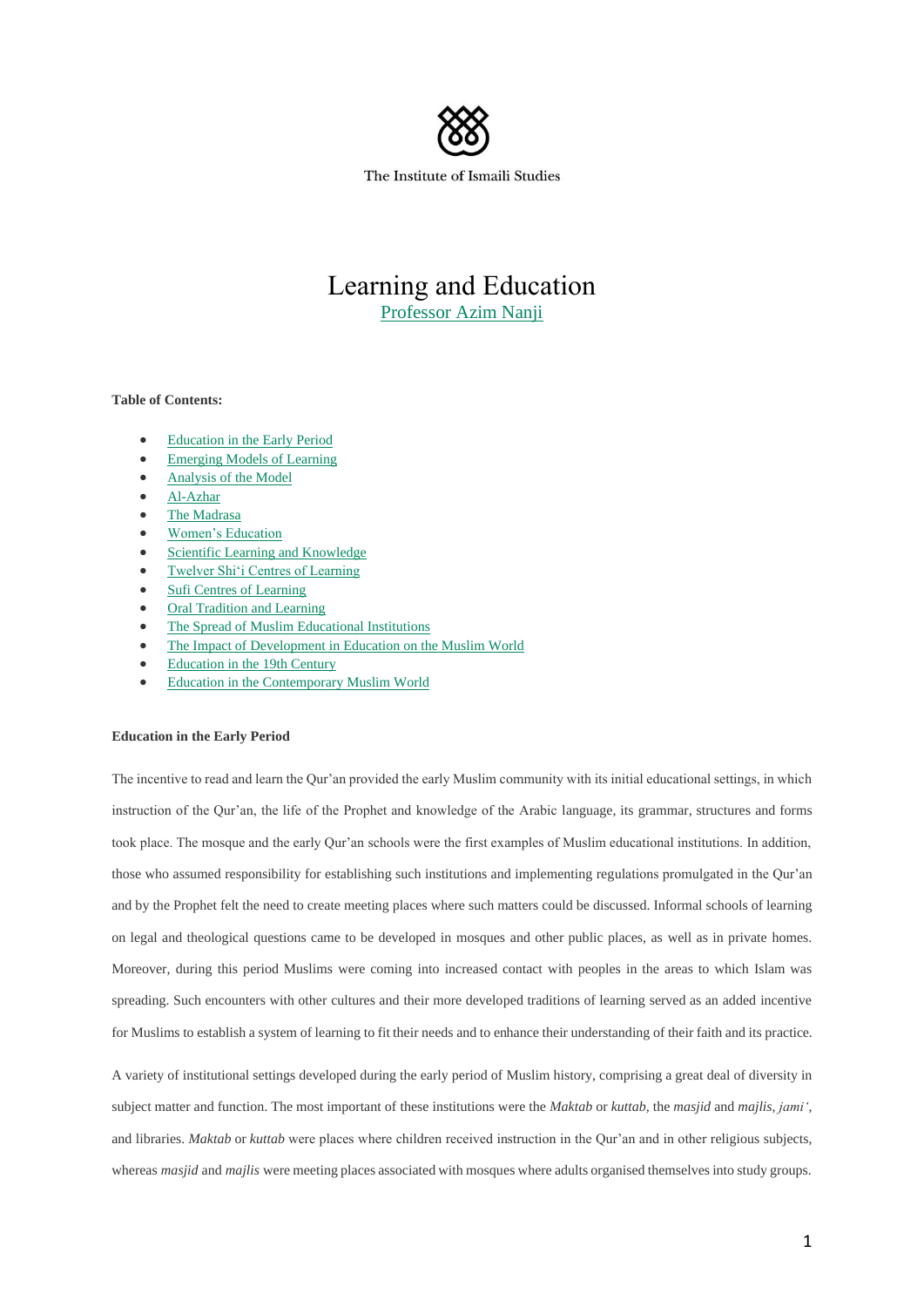

The groups varied in the subjects discussed which ranged from the study of the Prophet's life and sayings, issues pertaining to legal matters, devotional practice and poetry. Many *jami'*, or Friday mosques, eventually became a seat of higher learning, as exemplified in the rise of major mosque-centres such as the Kairouan in Morocco. A more comprehensive model developed later, as exemplified by the al-Azhar mosque in Cairo.

As Muslims engaged in learning and writing, a number of libraries began to develop, often attached to the royal court, where collections of books were organised. These largely informal institutions also housed books from other cultural traditions. The most important of these institutions was the *Bayt al Hikma* (House of Wisdom) in Baghdad established by the Abbasid Caliph, al-Ma'mun (reigned 813-833 CE). The *Bayt at Hikma* became an institution where the philosophical and scientific works of the Greeks were translated into Arabic. An observatory for the study of astronomy was also developed. The centre's work and influence represents one of the most remarkable educational efforts to assimilate new learning into Arabic during the medieval period.

## **Emerging Models of Learning**

While there were Muslims during the early period who felt that it was necessary to focus primarily on Our'anic and related subjects, many others were influenced to integrate such learning within a broader context. An example of how learning was conceived as a way to increase one's knowledge and to serve as a model for the pursuit of an ideal education can be seen in a parable preserved in a series of well-known and influential writings, known as the *Rasa'il Ikhwan al-Safa'* (*The Epistles of the Brethren of Purity*), whose collective authors were a group of Muslim intellectuals living during the 10th century CE. The parable may be rendered as follows:

It has been related that there was a wise and noble king with children who were very dear to him and whom he venerated greatly. He wished to educate, refine, and train them, in order that they might become competent before reaching his Court; because none, except for those refined by good breeding, trained in the sciences, moulded by good morals, and free from imperfections, is suited for the Court of kings.

He deemed it wise that he should erect for them a palace, among the most solid that had ever been built. Then he assigned to each a *majlis* and wrote on its walls every science that he wished to teach them. He portrayed in the *majlis* everything in which he wished them to be instructed. Then he settled them in the palace, seating each one according to the share allotted to him, and entrusted them with servants and slaves of both sexes. He then said to these children: "Observe what I have portrayed before you, read what I have written there for your sake, ponder upon what I have expounded for you, and reflect upon it, so that you may perceive its significance and become outstanding and righteous men of learning. Then, I shall conduct you to my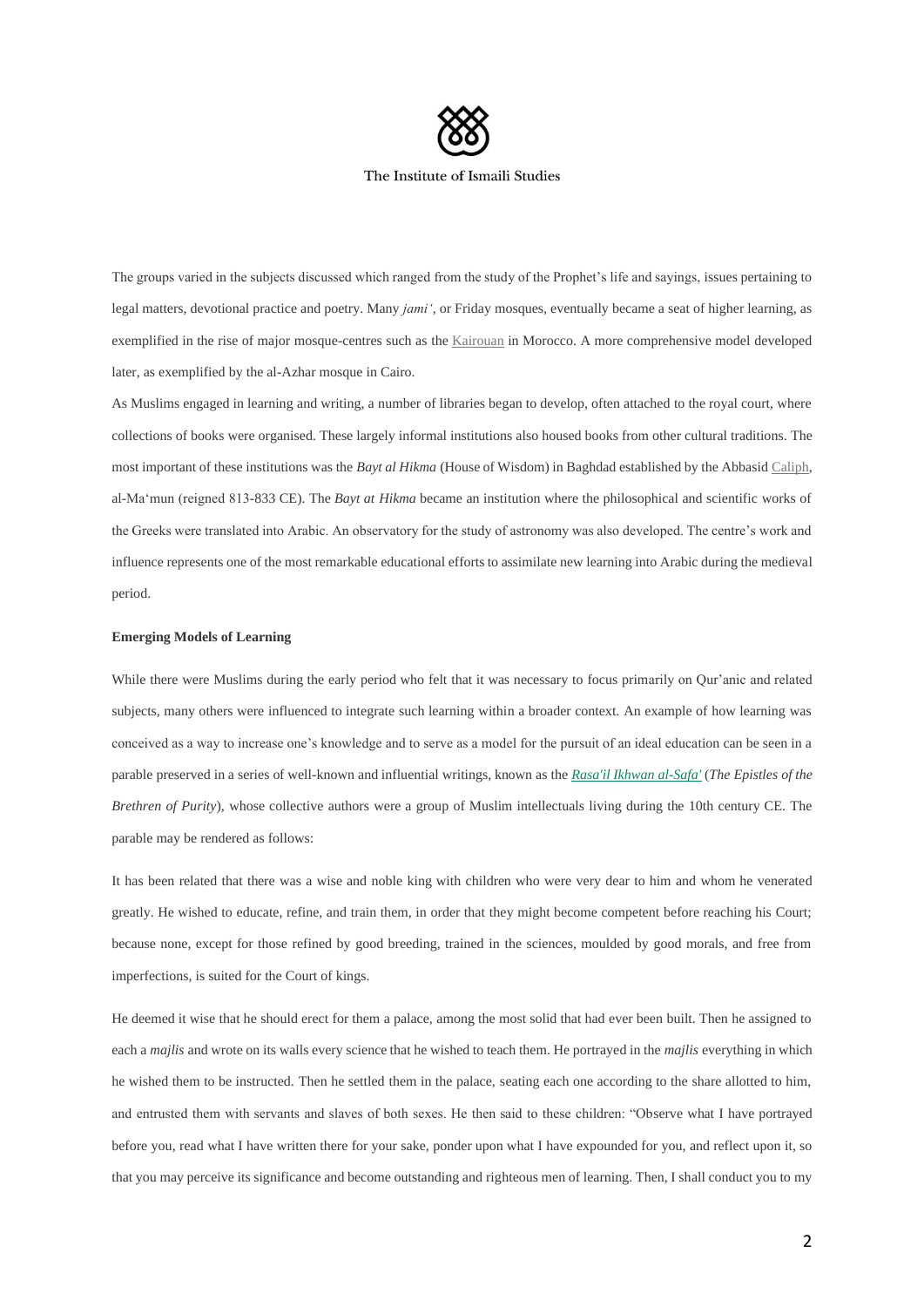

Court, and you will belong among my happy and honoured intimates, forever blessed, as long as I remain and as long as you remain with me."

Among the sciences that he wrote for them in that *majlis*, he represented the form of the celestial spheres on the ceiling explaining how they revolved, the signs of the zodiac in their ascendancy, and likewise the stars and their movements, making clear their signs and rules.

He illustrated on the courtyard of the *majlis* the configuration of the earth, the division of the regions and a map of the mountains, oceans, deserts and rivers. He explained the boundaries of the countries, cities, trade routes, and the kingdom.

In the foremost part of the *majlis*, he wrote the sciences of medicine and the natural sciences, illustrating the plants, animals, and minerals in their species, genus, and particulars, and explained their characteristics, uses and dangers.

On another side he wrote the science of crafts and vocations and explained the mode of ploughing and production. He then portrayed the cities and market-places, explaining the regulations governing buying and selling, profit making and trading. On another side, he inscribed the science of religion and creeds, the laws and the traditions, elucidating the lawful and the unlawful, the penalties and the legal judgments.

Then, on yet another side, he wrote concerning political administration and the organisation of the states, explaining the mode of levying taxes, and also with regard to the secretaries and the administrators of the *Diwan*, explaining the payments to be made to the soldiers and the protecting of the borders by the army and the auxiliaries.

These are six kinds of sciences by which the children of kings are edified. This is a parable struck by wise men; that is to say, the wise king is God, the Most High, and the young children are humanity. The erected castle is the firmament and the perfectly constructed *majlis* is the human form. The illustrated rules of conduct are the wonderful composition of his body, and the inscribed sciences in it are faculties of the soul and its knowledge.

#### **Analysis of the Model**

The above story summarises the type of learning available at the time. It serves as a metaphor on the whole meaning and purpose of life and is illustrative of a very comprehensive approach to education. In fact, the section itself is part of a chapter which treats human beings as a microcosm. It is clearly stated that since life is short, and the scope of knowledge of the world too large, individuals must learn to attain a realisation of the whole creation by studying themselves, since persons epitomise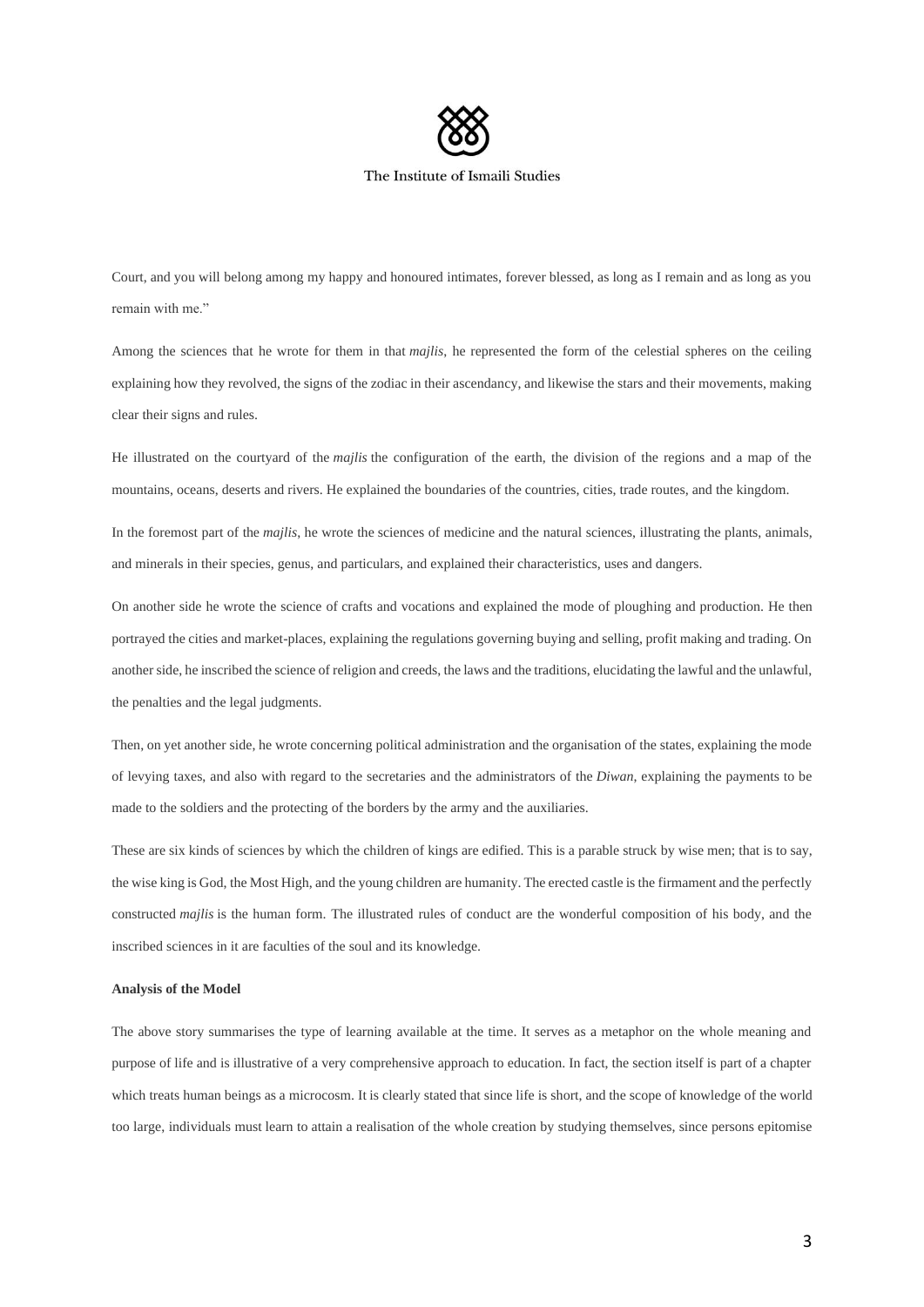

the universe. Thus, by relating the microcosm to the macrocosm through rational means, one can proceed from understanding the smaller model to understanding the larger one.

A place of learning is a preparatory ground to enable one to acquire the tools necessary to face life. Likewise, the body is seen as a preparatory place for the soul, in which to acquire all that the soul needs to perfect itself. In the story, the school symbolises the body, and the various subjects relate to the knowledge the soul has to acquire before it can reach the "Court of the King."

While educational philosophy is based on acquiring self-knowledge, as shown in this model, it is balanced with the recognition that one needs to acquire skills to live in the world. Besides this comprehensiveness, another practical and important aspect of this model is its concept of a suitable environment in which to acquire learning. The provision for a well-built structure and all the amenities of good living seems to emphasise the need for an enabling environment for learning.

Knowledge is divided into various fields: the first concerns knowledge of the celestial spheres and heavenly bodies; the second is that of the earth and its geographical makeup; and the final comprises all that pertains to the physical, cultural and religious aspects of human life. Education also pertains to this life and its needs. This practical and pragmatic aspect of the Muslim theory of learning is illustrated by including within the sciences those pertaining to agriculture, and economic and political organisation. Thus, skills and the sciences have an immediate practical goal of coordinating the everyday life and needs of an individual and an ultimate goal where he learns to acquire self-knowledge and perfection for the time when he must leave this world.

Another theme that is included in the story is the role of religion in their educational system. In the story, the study of religions, law and traditions is included in the curriculum. These, however, represent organised religion which in the Ikhwan's framework is swallowed up in a wider concept of learning that is termed *hikma* (i.e., wisdom).

The model of learning reflected in the story was characteristic of intellectuals who constituted informal discussion circles, rather than in full-fledged educational institutions. In time, particularly from the 10th century CE onwards, a more organised institutional development, supported by the state, took place in the Muslim world.

# **Al-Azhar**

Conceived and founded initially as the main mosque of a new capital city, Cairo, in 970 CE, al-Azhar became a fully integrated mosque-university during the early period of Shi'i Fatimid Ismaili rule. Its role was enhanced by the various Fatimid caliphs who through a series of gifts and endowments developed it into a major centre of learning. At its height, the curriculum taught at al-Azhar and related institutions in Cairo included the study and interpretation of the Qur'an, law, metaphysics, philosophy,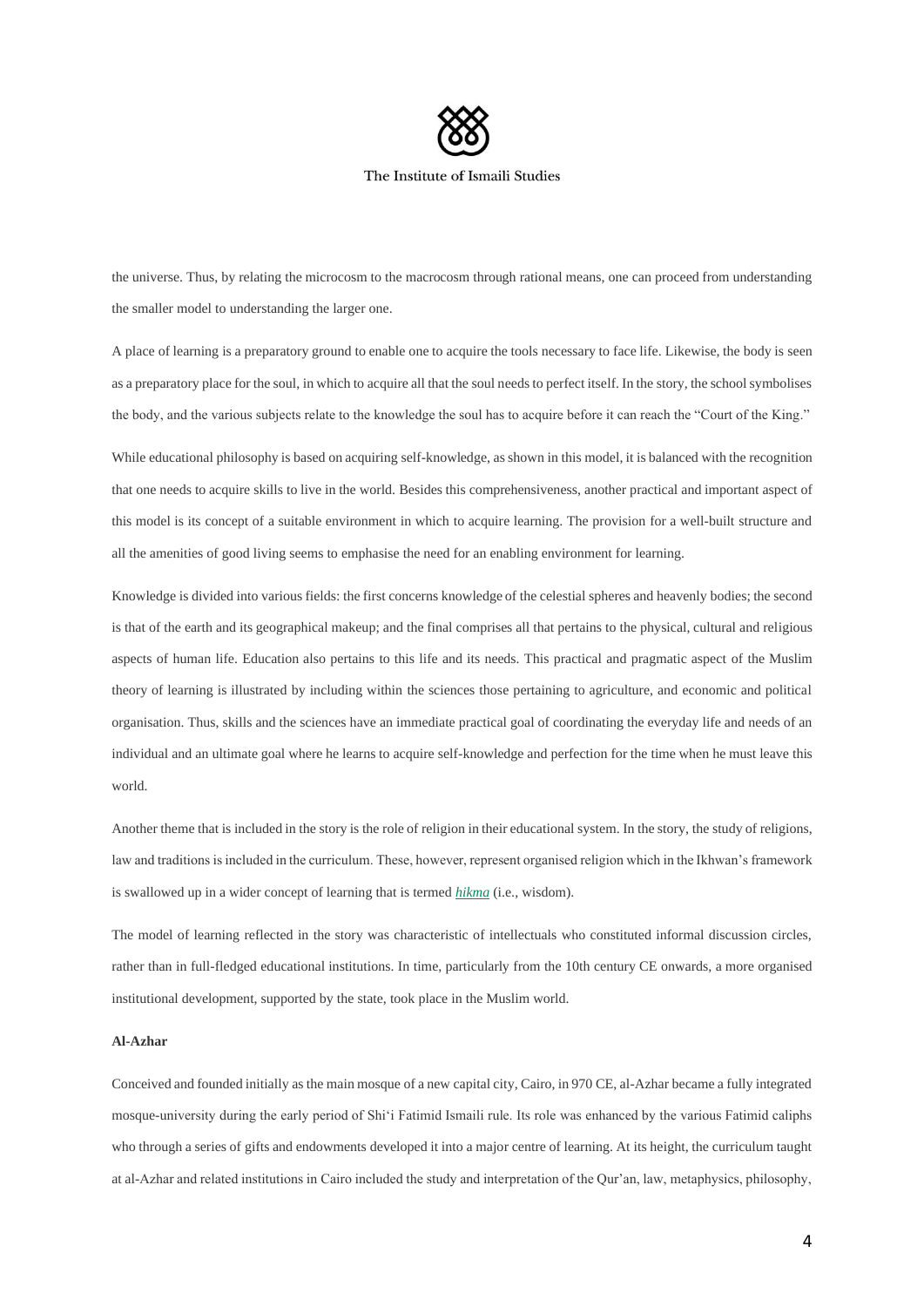

the natural sciences, and poetry and literature. Many teachers and scientists lived at al-Azhar, including the great physicist, Ibn al Haytham. The endowments supported students as well as professors.

The well-known poet, philosopher and traveller Nasir-i Khusraw (died 1088 CE) was very familiar with al-Azhar and the programmes of education developed under the Fatimids in Egypt and other parts of their territory. Reflecting on his own education, he provides a list of the many disciplines in which he was trained and educated: language and linguistics; poetry and literature; astronomy, astrology and the mathematical sciences; politics and commerce; philosophy and metaphysics; and the traditional sciences of the Qur'an, law and Prophetic tradition. Since he acted as a representative and teacher of the Shi'i Ismaili community, his own training was probably more intensive and comprehensive, but the range of subjects indicates the disciplines that were available in Cairo at the time.

In succeeding centuries, when Fatimid rule was replaced by various other dynasties which were Sunni in orientation, the function of al-Azhar changed and it became a prestigious centre for the study of religious sciences and law. Such an institution came to be known as a *madrasa*.

## **The Madrasa**

With the systematisation of Muslim schools of law, the focus of legal scholarship and transmission shifted to another institution which evolved in an organised form by the 11th century CE called the *madrasa*. Devoted primarily to the study of law, but including other subjects integral to the development of religious sciences, the *madrasa* incorporated the instructional role of early informal education such as in the mosque and study circles, becoming a major institution of learning in Sunni Islam. It received state support, had endowed professorships and residential facilities for teachers and students.

An early example of such an institution was the Nizamiyya *madrasa* established by the powerful *vizier* (chief minister) of the Saljuq ruler, Nizam al-Mulk (died 1092 CE), in Baghdad in 1067 CE. He founded it to create a strong Sunni institution to balance the influence of al-Azhar in Cairo. Like al-Azhar, it too was established through an endowment. Such endowments, known in Islam as *waqf*, represented the philanthropic spirit in the Islamic tradition expressed through institutional means, which provided the impetus for encouraging and developing education by the state as well as by individuals and families. Nizam al-Mulk went on to establish similar institutions in other parts of the Muslim world that were under Saljuq rule at the time, creating a network of centres of learning patronised by the rulers and guaranteeing the financial means and support for scholars to pursue their legal and theological studies. In all of the major cities of the Muslim world in the medieval period, the *madrasa* became the primary centre for religious and legal education.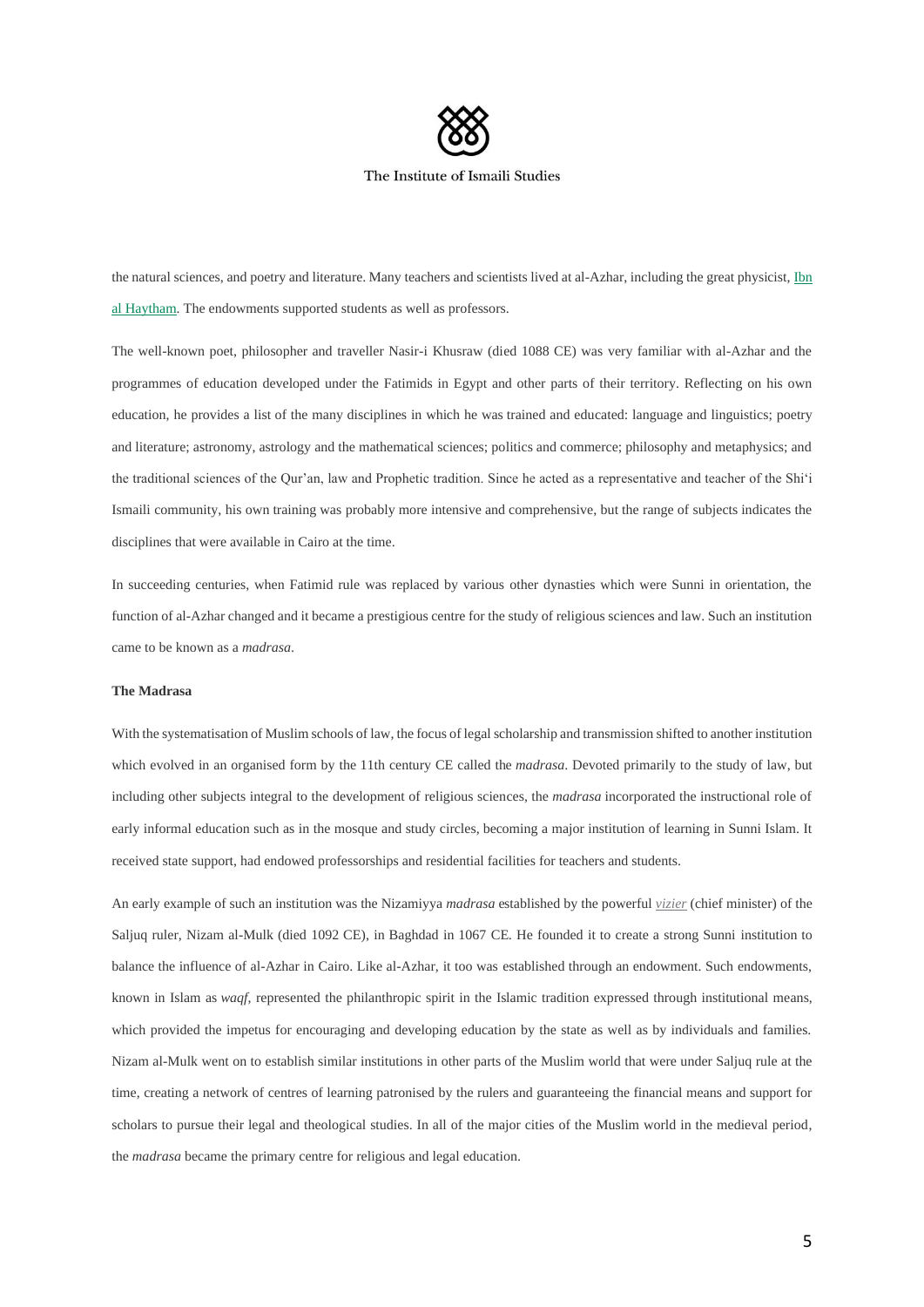

The scholarship generated in the *madrasa* had great significance for the development of thought among Sunni Muslims. One of the towering intellectual figures associated with the Nizamiyya *madrasa* was Abu Hamid al-Ghazali (1058-1111 CE). He became a professor of law noted both for his scholarship and teaching. For a time, he took an extended leave, pursuing other interests, primarily the private pursuit of a mystical and spiritual life. On his return, his role became even more significant as he integrated the results of his personal quest to broaden perspectives among Muslims about the role of reason and spirituality in the practice and understanding of their faith.

#### **Women's Education**

The Prophet Muhammad's first wife, Khadija, was a well-established business woman. His subsequent wife, Aisha, became well known for her role as a transmitter of tradition. His daughter, Fatima, and several other women associated with his household were acknowledged for their love of learning. In the foundational period therefore there existed several reference points to encourage the participation and pursuit of women in learning.

In general women's education throughout medieval Muslim history was conditioned by local cultural factors, which put limits and set boundaries on their training and role in society. Prior to attaining the age of marriage, women remained with the immediate or extended family and received their knowledge of the Qur'an and Islamic practice at home or at an informal Qur'an school, where they were taught mostly by elderly women. After marriage, it was rare for most women to pursue formal education, since their role as wives and mothers and their custody of the household restricted their movements and activities outside the home. However, their influence on their children's education, particularly their daughters, was strong. Women also developed skills such as midwifery, embroidery, weaving, carpet-making, calligraphy and design. Others were recognised for their skills as poets and story-tellers and acted as transmitters of oral tradition and folklore.

Some women belonged to Sufi groups and participated in devotional and social networks that varied in their organisation and educational activities from urban to rural areas. There were women in the court or those brought up in families with a long tradition of learning who were more privileged and received formal education. These women excelled in areas such as the collection and teaching of prophetic tradition and law, poetry and literature.

In historical terms, as with other major civilisations and religions in China, India and Europe that flourished at the same time, the public role of women in education and learning in the medieval Muslim world was marginal. There are, nonetheless, outstanding examples of women who gained fame for their learning, their poetry and their patronage of knowledge.

## **Scientific Learning and Knowledge**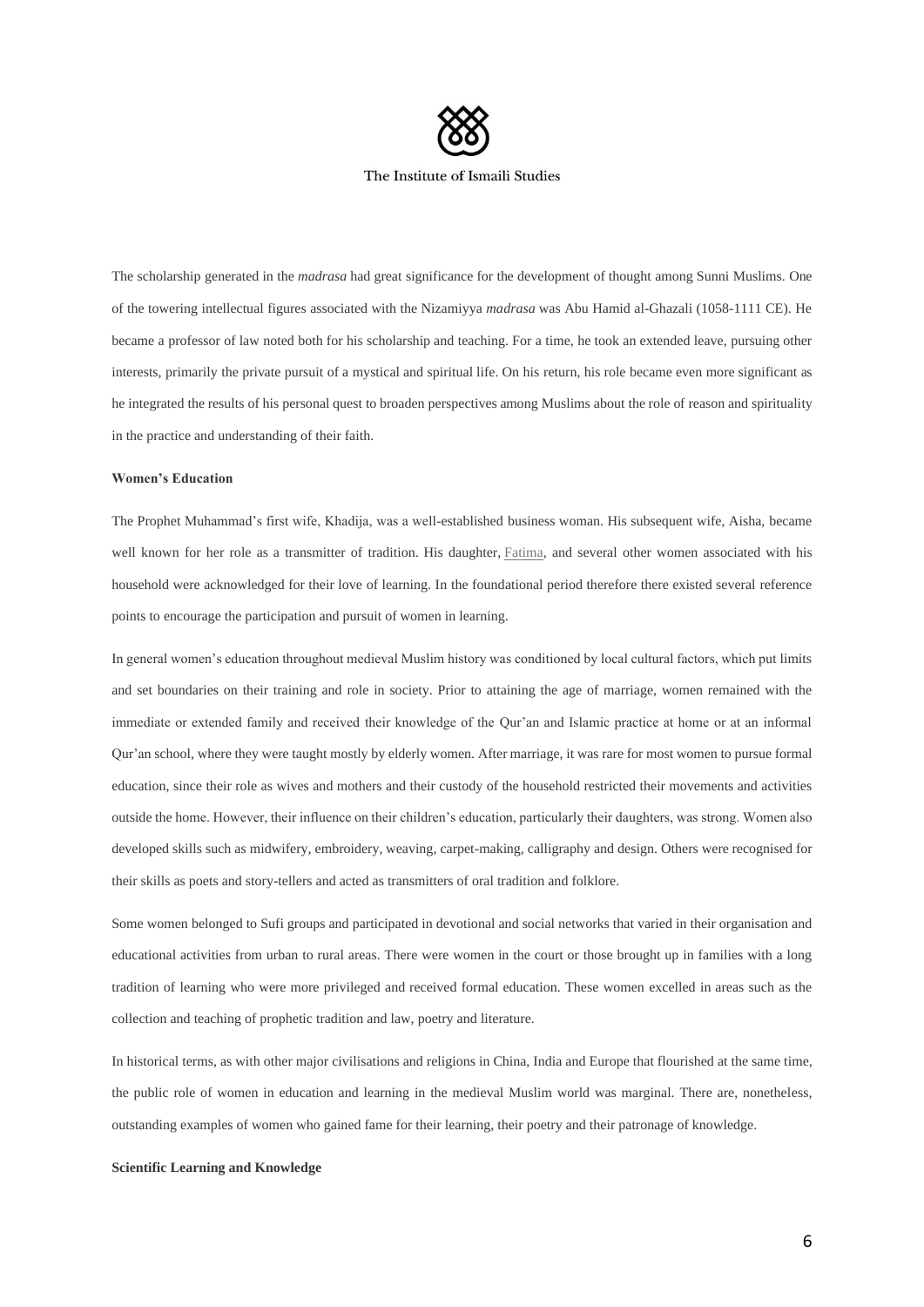

The translation efforts of such centres as the *Bayt ai-Hikma* in Baghdad and the presence of major classical academies and centres of learning in places like Alexandria and Jundishapur, provided Muslims with direct access to the sciences and learning of Greece and the Near East. In addition to centres for the study of specifically theological and legal subjects, many Muslim intellectuals were attracted to scientific inquiry and the techniques of investigative research and discussion. An example of such a group is the *Ikhwan al-Safa* cited earlier, and Muslim philosophers and scientists. The 11th century CE scholar, philosopher and physician, Ibn Sina (Avicenna), provides an excellent example of how such learning was appropriated, further developed, refined and reformulated in the context of Muslim thought.

Ibn Sina was instructed in the religious sciences at an early age and took up the study of philosophy and logic in his teens, eventually mastering Aristotle, Euclid, Ptolemy and other ancient Greek scholars, to gain as comprehensive a philosophical and scientific education as he could. In his autobiography, he describes his passionate devotion to philosophical study and his obsession with learning every subject available to him in the field. He also developed the skills of a physician and, because of his reputation for healing and curing physical as well as psychological ailments, found himself invited to various courts to be physician to the king. He managed to evade the pitfalls of being at various courts during a time of conflict between various rulers, seeking opportunity whenever it presented itself to write and systematise his work. His most important works in philosophy, medicine and metaphysics reflect the breadth of his knowledge and the spirit of rational inquiry present in Muslim education at the time.

## **Twelver Shi'i Centres of Learning**

The role of promoting education and learning under the patronage of Shi'i rulers was affected by the downfall of the Shi'i Fatimid dynasty in 1171 CE. The next three centuries marked the steady growth and consolidation of Sunni *madrasa* education in the major centres of medieval Muslim society. Al-Azhar, originally founded by the Fatimid Shi'i Ismaili dynasty, became, under Sunni patronage, a prestigious seat of learning and training of Sunni scholars. Shi'i learning and perspectives, though less influential, were preserved and developed in several different places: in Yemen, where Muste'alvi Ismaili centres survived and Zaydi Shi'i law and sciences were also taught; in parts of Iran and Syria, where the Nizari Ismailis followed the Fatimid tradition; and among Twelver Imami centres in the cities of Najaf and Karbala in Iraq.

At the beginning of the 16th century CE a new dynasty took power in Iran. The Safavids, as they were called, imposed Twelver Shi'ism as the religion of the territories that they ruled and supported the establishment of *madrasa*s. This royal patronage attracted Shi'i scholars to Iran from many parts of the Muslim world and led to the emergence of a revitalised tradition of learning and scholarship of Twelver Shi'ism in Iran.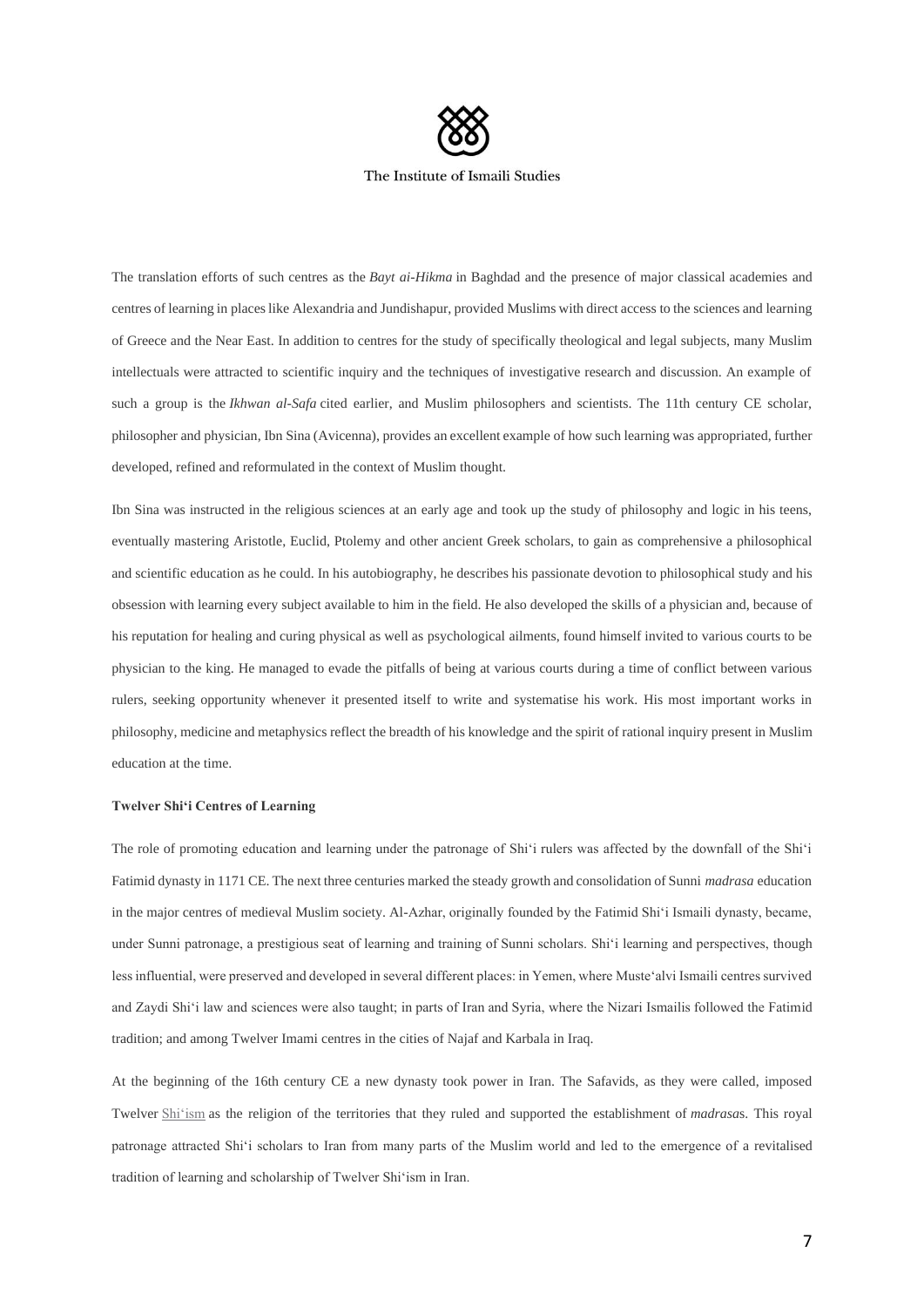

In addition to the study of traditional religious sciences, students learned grammar, rhetoric and logic, philosophical theory and advanced jurisprudence. The curriculum was fairly uniform in all of the *madrasa*s and the advanced students and teachers became part of a flourishing and influential system of learning, representing an institutionalised guild of scholars and religious teachers, referred to as *mulla*s or *mujtahid*s.

# **Sufi Centres of Learning**

The traditions of Muslim mysticism and spirituality affected all Muslim groups and institutions in varying degrees. It is not therefore entirely accurate to represent education and learning in their Sufi contexts as something entirely apart from other forms of educational activity in the Muslim world.

Congregational spaces where Sufis gathered to practice acts of devotion, piety and meditation were also centres of training and learning. They are variously known as *ribat*, *khanqa*, *zawiya*, or *jamatkhana*. Their evolution represents an aspect of the instutionalisation of Sufi *tariqa*s, the umbrella organisation which defined one's sense of affiliation and identification with a particular group of Sufis. In these various centres, through a hierarchy of teachers and disciples, individuals were educated to learn the Qur'an and its spiritual meaning, to develop an understanding of the Prophet's role as a reference point for cultivating an inner life, and to read the writings of many great poets and writers in the Sufi tradition. Such environments were important centres of educational activity, which combined devotional practice and learning. They were also the most important vehicles for the transmission of Islam through oral learning and education, and balanced the emphasis on classical learning based on Arabic or Persian texts with an encouragement to use vernacular models.

#### **Pesantren Education in Indonesia**

One example of a local indigenous Muslim educational institution is the *pesantren*, a boarding school developed in Southeast Asia as a place of learning. Based in rural areas, and supported by parents and members of the local community, such schools depended on commitment and prestige of local teachers who were willing to establish schools for pupils in the area. The subjects taught in the *pesantren* included Qur'anic studies, law, ethics, logic, history and Sufism. Students who felt that they had developed sufficient learning would return to contribute to their own communities. As contacts between Southeast Asia and other major centres of Muslim learning increased, many students went overseas for further training and specialisation. Often such schools also provided practical training in farming, crafts and trade.

#### **Oral Tradition and Learning**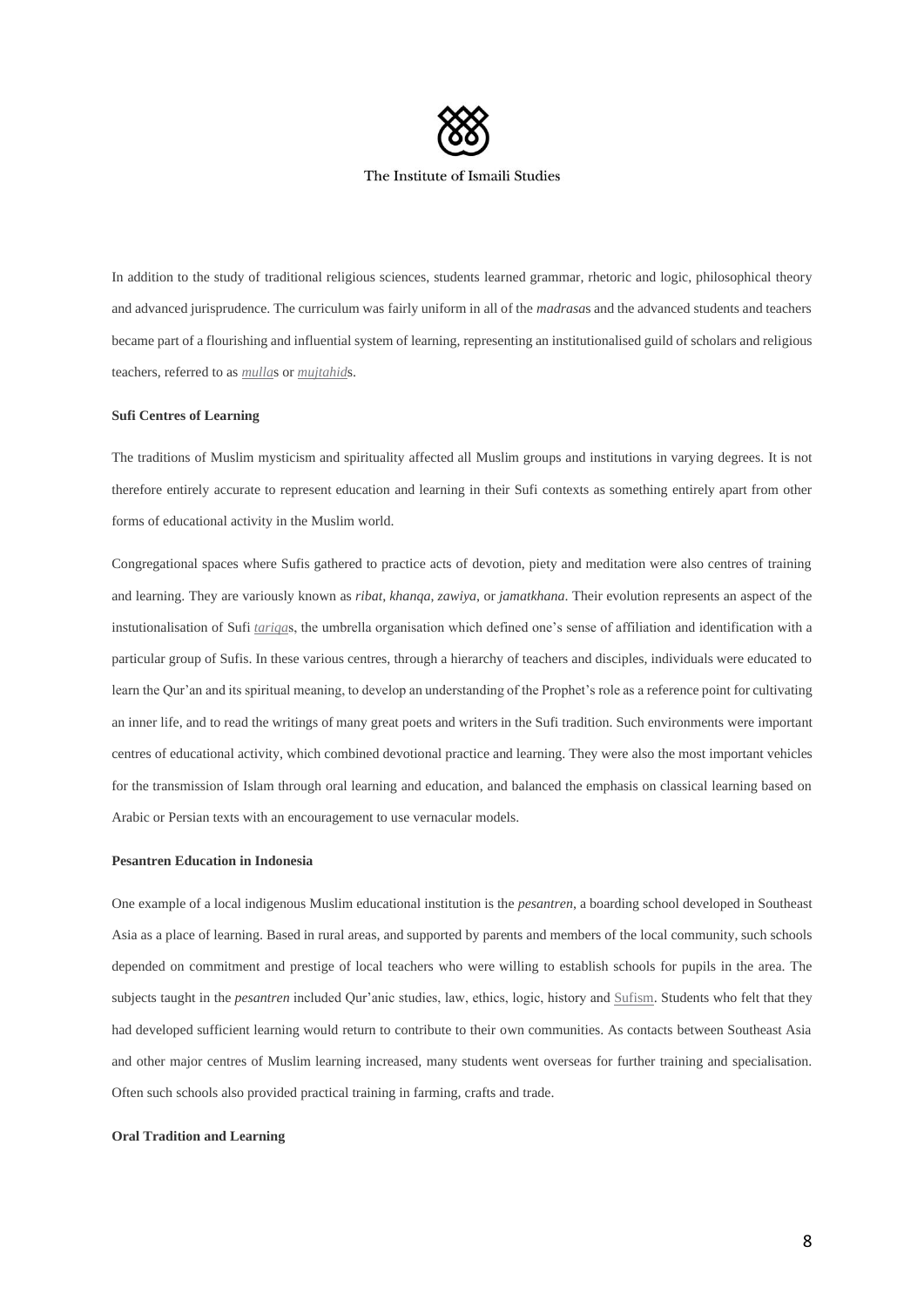

Oral methods of transmission and learning co-existed with the use of the written word from the beginnings of Islam. The Qur'an was taught and transmitted orally, the traditions and sayings of the Prophet were passed on through oral transmission, and oral communication remained one of the most effective methods of passing on the history and memory of individuals, families and dynasties.

In many Muslim cultures, oral tradition continues to play an important role in the preservation and acquisition of knowledge. An illustration of how this process was institutionalised can be found in West Africa. Among Muslim populations there, the responsibility for communication of history and religious tradition often lay with individuals called *griot*s. They preserved local history, genealogies, and the social history of their groups and rulers. Such individuals were also accomplished musicians and singers, and the use of music and poetry served as an important vehicle for passing knowledge from generation to generation. Similar oral forms of communication are found all over the Muslim world.

#### **The Spread of Muslim Educational Institutions**

The plurality of educational institutions in the medieval and pre-modern Muslim world represented a vast network. From Bukhara to Timbuktu, well-endowed institutions, learned scholars and thousands of students made Muslim societies among the most literate of the time and greatly facilitated communication and transmission across geographical boundaries and cultural differences. A broad spectrum of populations in the various urban centres benefited from these networks, including in a limited way, women and children. They reached their greater number during the period of the Ottoman, Mughal, and Safavid empires in the Middle East, and under the rule of many other dynasties in Africa and Southeast Asia in the 17th and 18th centuries CE.

Muslim educational institutions profoundly affected the development of learning and education in all the areas to which Islam spread. Moreover, Muslim scholarship and institutional development also influenced in different ways the development of education in Europe through the transmission of philosophy and the various sciences. The cultural and economic exchange between Europe and the Muslim world also facilitated parallel developments of institutions and practices in the field of education.

One illustration of the scope of learning in medieval times is reflected in the work of Ibn Khaldun (died 1406 CE), probably one of the most important figures in Muslim intellectual life in the 14th century CE. He lived, studied and taught in the Maghreb, in Spain and in Cairo, and had a truly cosmopolitan background and outlook. He wrote an encyclopaedic work of history which was prefaced by a *Muqaddima*, a meditative prologue on the significance and nature of history. In this preface,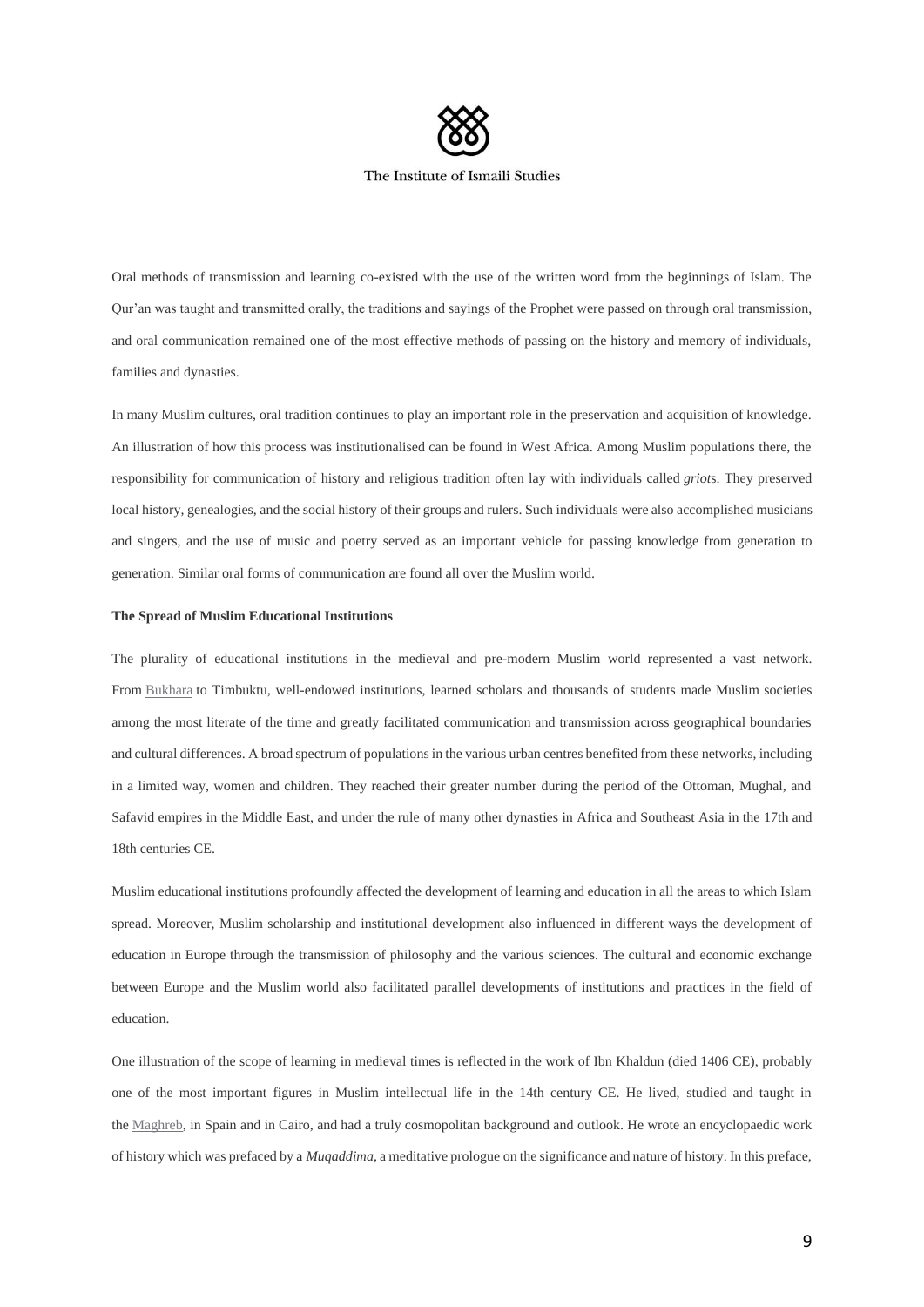

he undertook a survey of all fields of learning. In addition, he attempted a comprehensive analysis of the significance and inter-relationship of the various disciplines. But much more so, he critically analysed historical events and developments to establish the underlying causes and effects of social change. Ibn Khaldun's encyclopaedic grasp of knowledge enabled him to develop for his own time an assessment of the value of learning and its application to the problems affecting his own society, a model that may have great relevance for Muslims today.

#### **The Impact of Development in Education on the Muslim World**

Probably the most important change affecting Muslim education in the 19th and 20th centuries CE resulted from the contact, conflict and interaction with external influences, primarily Europe. The period of internal self-sustained development over centuries was interrupted by European expansion, economic dominance and military superiority. The colonisation of major regions of the Muslim world in Asia and Africa altered dramatically the structure of educational institutions in these areas and brought them into contact with the dual systems of European education, secular and church-related. The encounter generated ambiguity as well as opportunity. The new horizons of learning often presented themselves in alienating forms, through missionaries intent on conversion of peoples to Christianity or through official government policies by colonial powers that often took a patronising attitude to local institutions and forms of education.

This sense of ambiguity and alienation is perhaps best captured in a fictional representation of the situation in a novel by the highly regarded West African Muslim intellectual Hamidou Kane (died 1962 CE). The novel, written in French, is called *L'Aventure Ambigue (Ambiguous Adventure)*. At its centre is Samba Diallobe, future leader of his people who grows to adulthood in a traditional African Muslim world, increasingly altered by the influence of the French colonial presence. He is pulled in two directions, towards France to acquire education to best assure the future of his people or to stay home and strive to preserve a tradition that his people feel is under increasing threat and erosion. Samba's Qur'an teacher and mentor fears the consequences of Western education. He perceives it as lacking in spiritual and moral value and senses that its primary ethos is technological and secular. In his view, traditional Muslim education encompassed the whole of the person, enabling all aspects of one's development to be nurtured. He fears that Western education is linear, adding together knowledge in fragmented fashion, but not relating persons, the cosmos and God to each other. However, there are others who challenge this view and argue that the emphasis on rationality in the new approach to education would not only enable people to recognise their present condition but to transcend it and free themselves from colonial rule. This somewhat simplified dichotomy summarises the broad set of responses that arose among Muslims, faced with the impact of new educational institutions and conceptions of knowledge.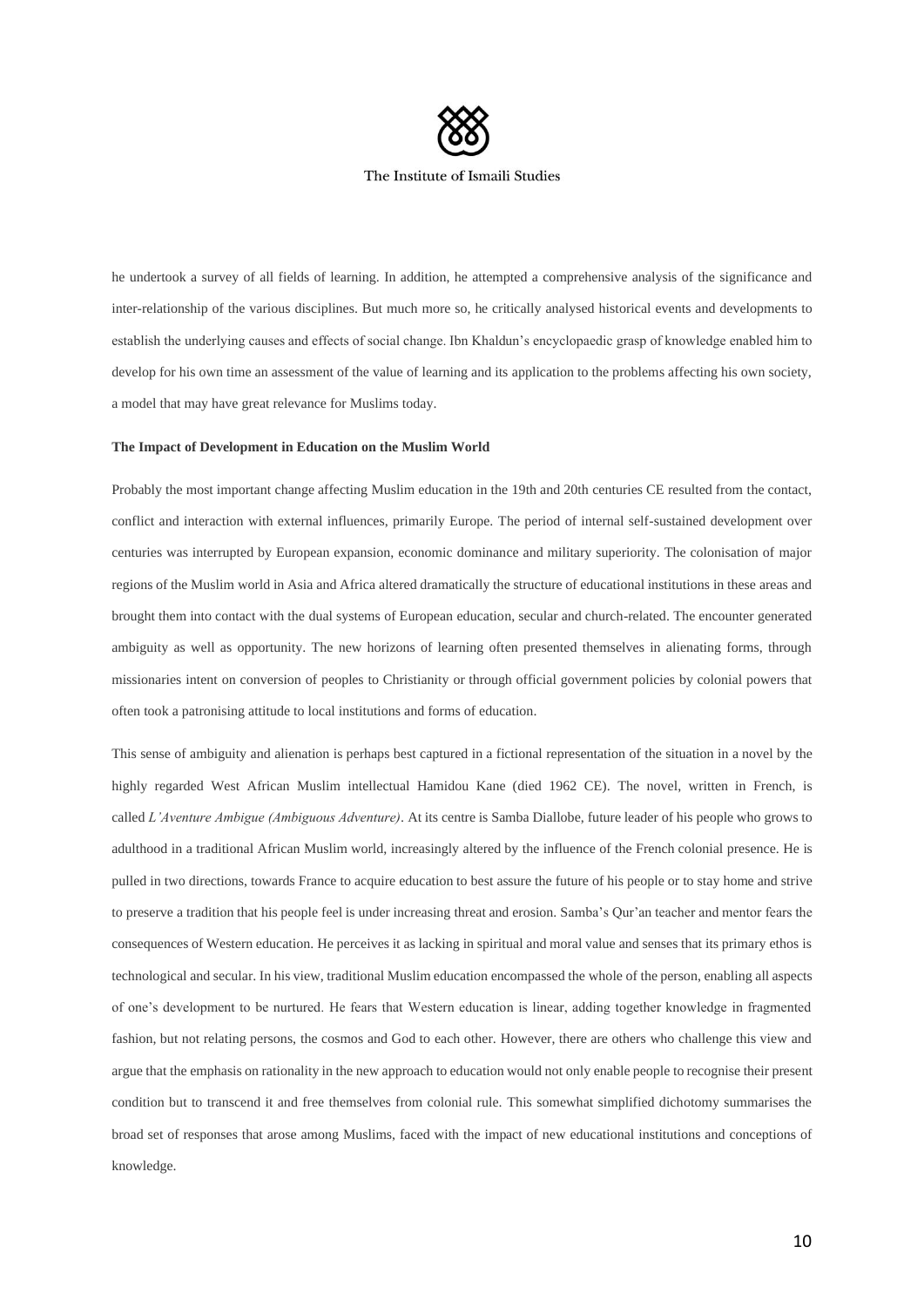

Where choices were made to adopt or adapt Western forms of education, the existing systems were dichotomised and institutions whose primary function had been to transmit religious knowledge and learning became isolated from newly created institutions, adopting a primary custodial role as preservers of traditional learning and religious identity.

In the novel, *Ambiguous Adventure*, the hero chooses to go to France, is drawn into the world of new learning and thought, but is eventually alienated by it and returns to his spiritual and traditional roots, perhaps in the hope that some reconciliation can be negotiated between differing systems. What is recognised in the novel is that the traditional world cannot exist as a selfenclosed entity any more. Even in its most idealised representation, education in the Muslim world was always diverse and pluralistic. It would henceforth continue to be so, though the lines of demarcation and the goals of various institutions would not be as integrated as they once might have been. Thus, in the contemporary Muslim world, one finds a spectrum of institutions and modes of learning serving many different constituencies.

#### **Education in the 19th Century**

One model of response to colonial rule and European influence was the establishment of primary and secondary schools, colleges and universities based on Western models. While the colonial governments set up their own school systems to train people, many Muslims responded by returning, or further developing traditional institutions with community support. In countries such as Turkey, the rulers created academies for the military and the court administration to provide training similar to those of European nations. Some established institutions like al-Azhar in Cairo, the Qarawiyin in Morocco, the Mustansiriya in Baghdad, the Sulaymaniya in Istanbul, and the Fayziyeh in Iran, reinforced their traditional curriculum. New centres such as Deoband in India were created to consolidate religious education. One negative consequence of this development was the evolution of a dual system, whereby the secularised Western models became isolated from developments at other institutions. The governments and rulers who sponsored such institutions simply bypassed the traditional institutions and their teachers, diminishing their role and impact in society. Where modern institutions of higher learning were created, such as Aligarh in India, they became influential but not universal. Attempts were made by enlightened scholars such as Shaykh Mahmud Shaltut (died 1963 CE), rector of al-Azhar, to bring about reforms based on the earlier efforts of Muhammad Abduh. However, the changing pattern of state control over such centres of learning made it increasingly difficult for them to play a role in combating the disjunction resulting from the dual systems that were already in place in many Muslim countries.

## **Education in the Contemporary Muslim World**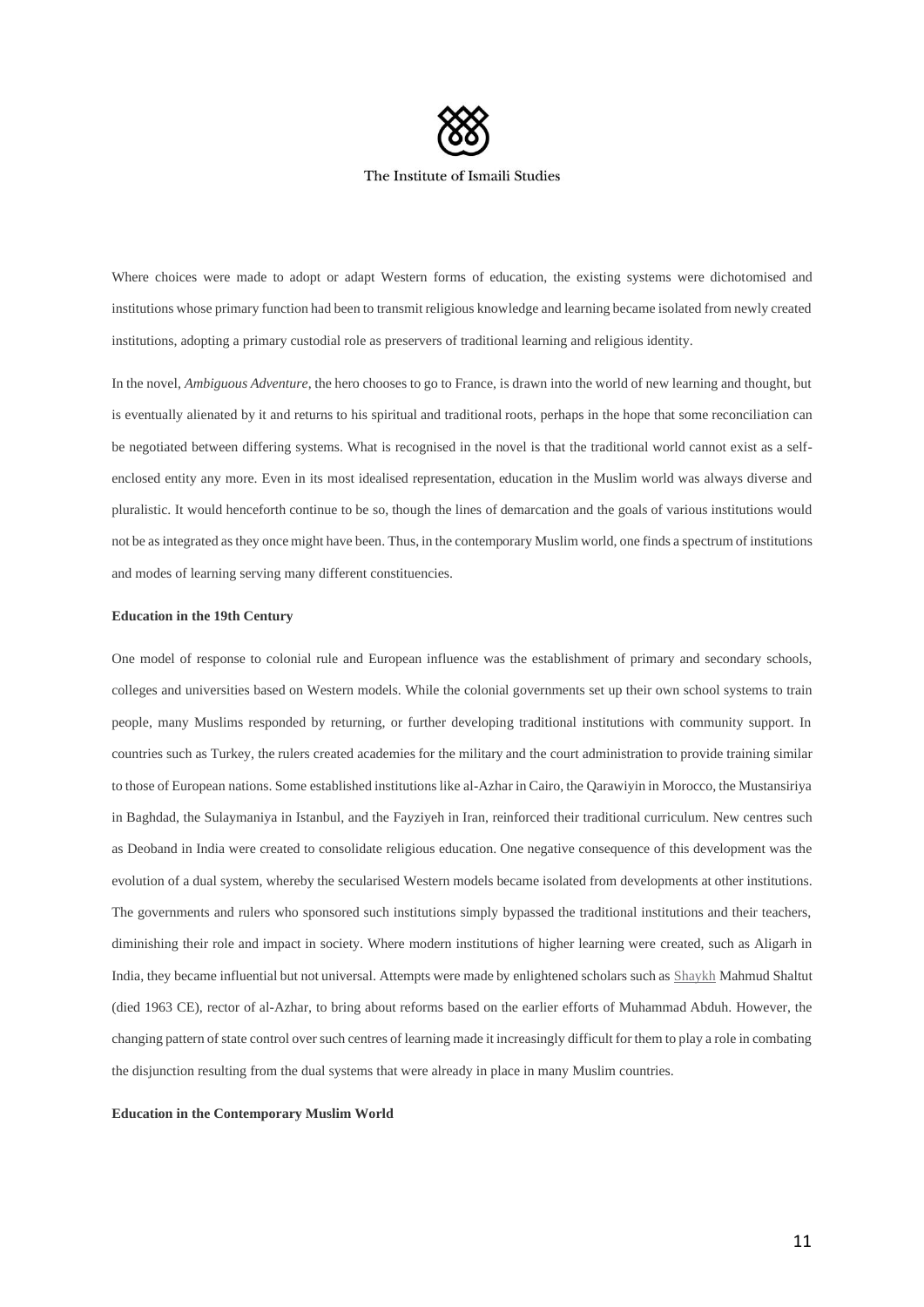

Two sets of statistical data are relevant to an understanding of the state of education in the Muslim world today. The first is demographic and the second institutional. The fastest growing segment of the Muslim population in the world today is of school-going age. In order to accommodate this growth, the number of institutions for elementary and secondary education has grown rapidly. From Uzbekistan in Central Asia to Bangladesh, thousands of schools have been built by the respective states in the last twenty five years to accommodate this growth. The same is true for university education. The number of state and private universities range from seventy in Indonesia to over thirty in Iran. Every country with a major Muslim population has at least one university. The tremendous growth in population was paralleled by an increase in centralised control over schooling at all levels.

In the past twenty five years, a number of developing countries enriched by oil or mineral wealth economies have built schools and universities. Countries like Saudi Arabia, Oman, and Brunei boast several universities endowed with all the advantages of information technology and the latest advances in equipment. On the other hand poorer countries have found themselves struggling to sustain the institutions already in existence and foundering from shortage of resources and increased demand.

Some new academic institutions have been created which have self-consciously adopted the rubric "Islamic". Their purpose is to create institutions that will reflect an intellectual profile that emphasises the centrality of Muslim subject matter. Some of these institutions have been formed as a result of efforts by the Organisation of the Islamic Conference (OIC), established in 1973 through the combined resources of Muslim nations. Whether this pattern will further segregate educational modes and institutions remains to be seen.

More recently, a number of private initiatives have also led to the establishment of private schools, universities and academies. Some of these are highly specialised, seeking to create institutions that will serve the needs of the greatest number through professional training suited to the needs of developing countries. An example is the creation in Pakistan of the Aga Khan University, whose first initiative was a medical and nursing school of an international calibre to train physicians, nurses and health-care professionals to meet the medical needs of urban and rural areas through an innovative programme of training and a primary health-care system. Similar institutions are being created through other private initiatives to meet local needs by networking with international agencies but retaining local control and autonomy.

The Grameen Bank initiative in Bangladesh, though aimed at improving housing conditions and women's employment, has developed support institutions such as schools to enable development in rural communities. Similar programmes can be found in many Muslim countries of Africa and Asia, and increasingly in Europe and North America.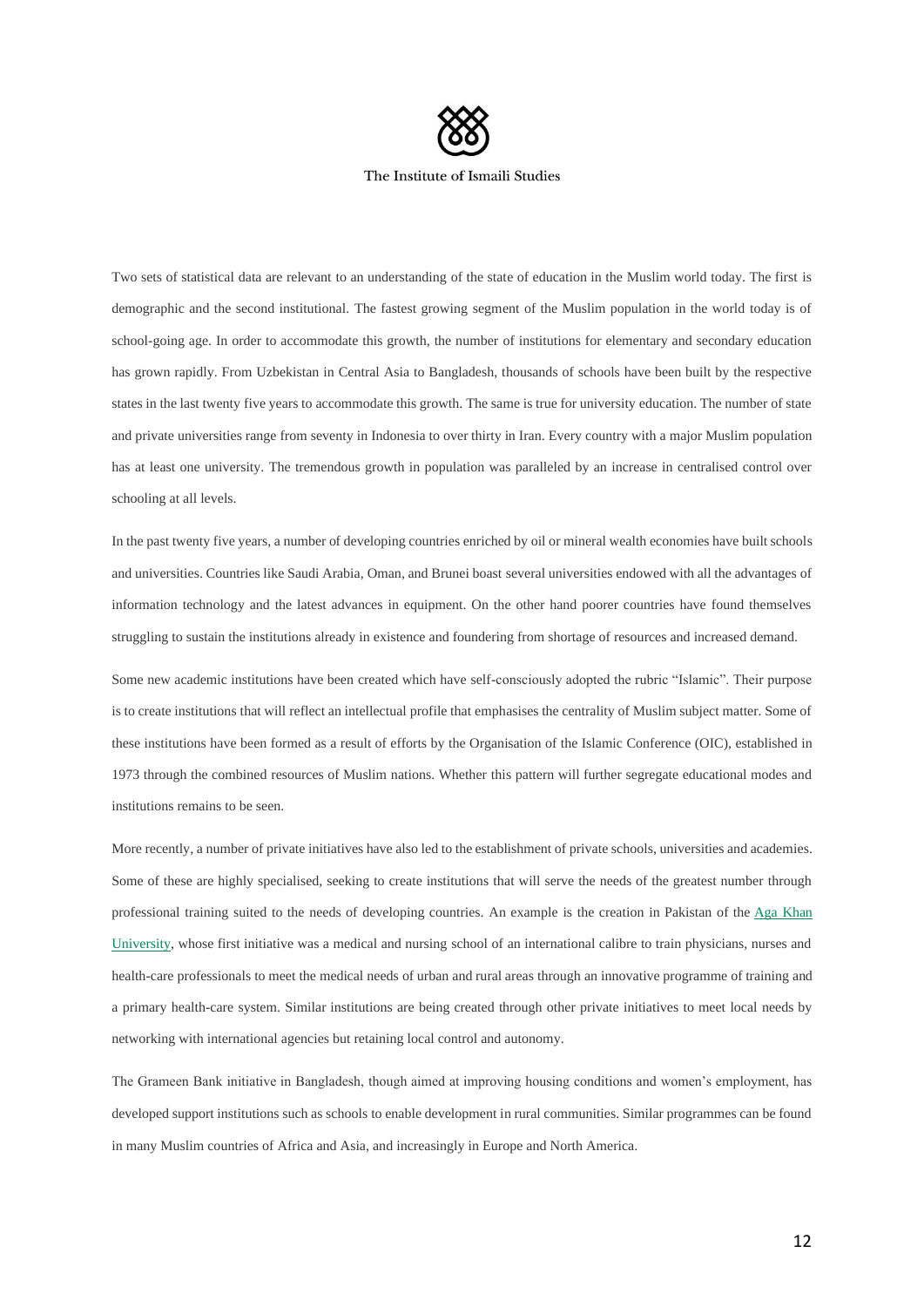

Major problems remain, particularly in the realm of education for women and young children, who are often deprived of their basic educational needs. While such difficulties are part of the historical legacy of centuries-old traditional systems and of the heritage of some colonial practices, there is a major transformation evident across the Muslim world. Communication across communities, cultures and peoples, increasing access to the global media and the recognition that education is indeed the key to improving the quality of life of society and of future generations, has fostered a commitment to lifelong learning and an acceptance that learning has to do with understanding more than what is known in one's own tradition and history. Perhaps like the 9th century CE Muslim philosopher, al-Kindi, this quest for the future will be influenced by his enlightened approach:

We should not be ashamed to acknowledge truth and to assimilate it from whatever source it comes to us, even if it be brought to us by former generations and foreign peoples. For those who seek the truth, there is nothing of higher value than truth itself; it does not diminish nor leave those who reach for it, but honours and ennobles them. [cited by S.H. Nasr, *Three Muslim Sages*, p. 11]

#### **Bibliography**

Ahmad Anis. *Muslim Women and Higher Education: A Case for Separate Institutions for Women*. Kuwait: I.F.S.O, 1984. Ahmed, Akbar S. *Toward Islamic Anthropology: Definition, Dogma and Directions*. Ann Arbor, New Era Publications, 1986. Ahmat S. and Siddique, S. eds. *Muslim Society: Higher Education and Development in Southeast Asia*. Singapore: Institute of Southeast Asian Studies, 1987.

Antoun, R. *Muslim Preacher in the Modern World*. Princeton: Princeton University Press, 1989.

Ashraf S.A. *New Horizons in Muslim Education*. Cambridge and London, 1985.

Barazangi, N.H. "Education: Religious Education" in *The Oxford Encyclopaedia of the Modern Muslim World*, Vol. 1.

Berkey, J. *The Transmission of Knowledge in Medieval Cairo*. Princeton: Princeton University Press, 1992.

Callaway, B. *Education and the Emancipation of Hausa Muslim Women in Nigeria*. East Lansing: Michigan State University, 1982.

Dodge, B. *Al Azhar: A Millennium of Learning*. Washington, D.C.: The Middle East Institute, 1961.

Eickelman, D.F. *Knowledge and Power in Morocco: The Education of a Twentieth-Century Notable*. Princeton: Princeton University Press, 1985.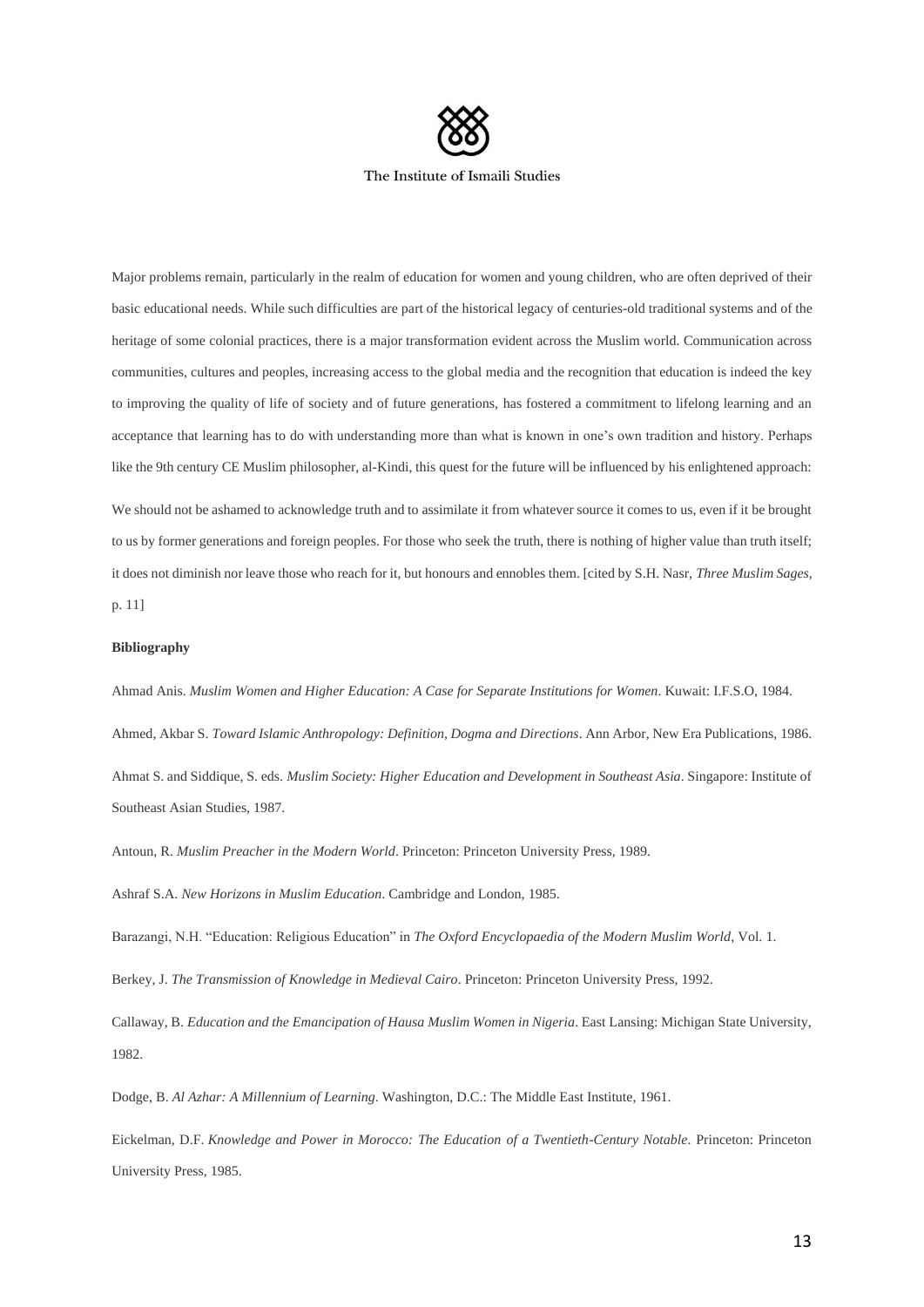

Faruqi, J.R. *Islamization of Knowledge: General Principles and Work-plan*. 2<sup>nd</sup> revised and expanded edition. Herndon, Va.: International Institute of Islamic Thought, 1989.

Geertz, C. *The Religion of Java*. Chicago: Chicago University Press, 1960.

Iqbal, M. *The Reconstruction of Religious Thought in Islam*. Lahore: M. Ashraf, 1934.

Kane, H. *L'Aventure Ambigue.* trans. by K. Woods, as *Ambiguous Adventure*. Portsmouth, N.H.: Heinemann, 1972.

Lacoste, Yves. *Ibn Khaldun: The Birth of History and the Past of the Third World*. London: Verso Traditions, 1984.

Lelyveld, D. *Aligarh's First Generation: Muslim Solidarity in British India*. Princeton: Princeton University Press, 1978.

Makdisi, G. *The Rise of Colleges: Institutions of Learning in Islam and the West*. Edinburgh: Edinburgh University Press, 1981.

Menashri, D. *Education and the Making of Modern Iran*. Ithaca, N.Y.: Cornell University Press, 1992.

Metcalf, B. *Islamic Revival in British India*: *Deoband*, 1860-1900. Princeton: Princeton University Press, 1982.

Mottahedeh, R. *The Mantle of the Prophet: Religion and Politics in Iran*. New York: Simon and Schuster, 1985.

Nanji, Azim. "On the Acquisition of Knowledge: A Theory of Learning in the *Rasail Ikhwan al-Safa*." *The Muslim World*, Vol. LXVI (4) 1976, 263-271.

Nasr S.H. *Traditional Islam in the Modern World*. London and New York: Kegan Paul International, 1987.

— — *Three Muslim Sages*, Cambridge: Harvard University Press, 1964.

Rahman, F. *Islam and Modernity: Transformation of an Intellectual Tradition*. Chicago and London: Chicago University Press, 1982.

Reid, D.M. *Cairo University and the Making of Modern Egypt*. Cambridge: Cambridge University Press, 1990.

Rosenthal, F. *Knowledge Triumphant*. Leiden: E. J. Brill, 1970.

Shalaby, A. *History of Muslim Education*. Karachi: The University Press, 1979.

Stanton, C.M. *Higher Learning in Islam: The Classical Period*. Savage, Maryland: Bowman and Littlefleld, 1990.

Szylowicz, J.S. *Education and Modernisation in the Middle East.* Ithaca: Cornell University Press, 1973.